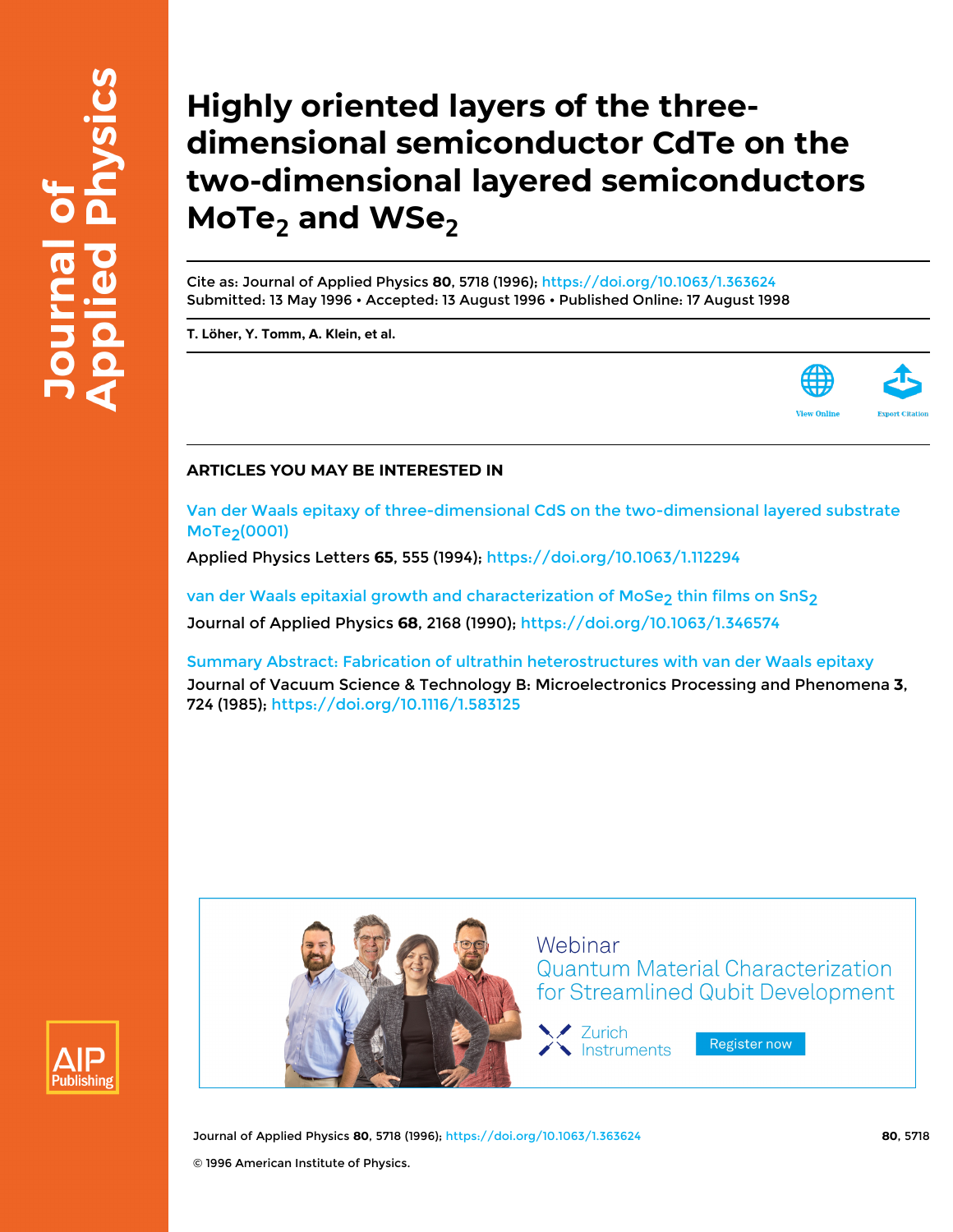# **Highly oriented layers of the three-dimensional semiconductor CdTe on the two-dimensional layered semiconductors MoTe<sub>2</sub> and WSe<sub>2</sub>**

T. Löher, Y. Tomm, A. Klein, D. Su, C. Pettenkofer, and W. Jaegermann<sup>a)</sup> *Hahn-Meitner-Institut, Abtlg. CG, Glienicker Strasse 100, 14109 Berlin, Germany*

(Received 13 May 1996; accepted for publication 13 August 1996)

The II–VI semiconductor CdTe was sequentially deposited onto the  $(0001)$  van der Waals surfaces of the layered compound semiconductors  $MoTe<sub>2</sub>$  and  $WSe<sub>2</sub>$  by molecular beam epitaxy. Growth could only be achieved after deposition of a nucleation layer of CdTe at room temperature. After nucleation subsequent deposition steps followed at increased substrate temperatures  $(T=170-370 \degree C)$  in order to increase the crystalline quality of the films. The deposited films were investigated after each growth step by low energy electron diffraction and photoelectron spectroscopy. The diffraction pattern indicates a facetting of the  $(111)$  oriented film surfaces. From photoemission data we exclude interface reactions between substrate and film material. Transmission electron microscopy was used to examine the film morphology after the UHV experiments. The mean diameter of the film crystallites is 200–400 Å. © *1996 American Institute of Physics.* [S0021-8979(96)02422-X]

### **I. INTRODUCTION**

In recent years considerable efforts have been devoted to the growth of dissimilar materials one on another. In semiconductor technology this is stimulated by the promising properties of novel heterojunction devices.<sup>1</sup> Electronic properties of the devices strongly depend on the atomic and structural arrangement at the interface. Chemically reacted phases, dangling bonds, and structural defects may considerably deviate the properties of the real device from those which had been expected from the ideal interface. Such interface problems are the limiting factors for a large number of principally interesting material combinations.<sup>2</sup> Only recently a novel concept called van der Waals epitaxy (vdWE) emerged, which may help to overcome the intricate structural problems of mismatched heterointerfaces. The initial idea of Koma and co-workers<sup>3–6</sup> was later taken up by other groups. $7-13$ 

The concept of vdWE is based on the preparation of heterointerfaces which are interconnected with at least one van der Waals surface present at the interface. van der Waals surfaces are naturally exhibited by materials with layered crystal structure (i.e., pronounced two-dimensional, therefore referred to as 2D), as mica, graphite, and a number of transition metal dichalcogenides; they are chemical inert and free of dangling bonds. Therefore no strong structural coupling is mediated across the interface, and it could be shown that epitaxial films without interface strain can be grown even with mismatches up to 50%. However, until recently the reported experiments on the growth of heterojunctions by vdWE were confined to the growth of a layered material on top of other layered materials or on hexagonally close packed (111) surfaces of Si and GaAs. Deposition of threedimensional (3D) materials onto layered substrates was carried out only in few experiments so  $far.$ <sup>14,15</sup> But for a possible use of vdWE buffer layers between mismatched heterointerfaces of 3D semiconductors, the epitaxial growth of 3D material on a layered substrate must be achieved.

In the experiment to be reported here CdTe was deposited on the layered compounds  $MoTe<sub>2</sub>$  and  $WSe<sub>2</sub>$ . Lattice parameters are compiled in Table I. With the expression  $m=(a_f-a_s)/a_s$  for the lattice mismatch we derive for the interface between the  $(0001)$  layered compound and  $(111)$ zinc blende in-plane mismatches of  $m=30%$  and 40% for  $CdTe/MoTe<sub>2</sub>$  and  $CdTe/WSe<sub>2</sub>$ , respectively. The growth of the CdTe layer and structural properties of the film was *in situ* studied by low energy electron diffraction and photoelectron spectroscopy. The structural studies were completed by *ex situ* transmission electron microscopy results.

## **II. EXPERIMENT**

The experiments were performed in a commercial ultrahigh-vacuum chamber (UHV, base pressure  $3\times10^{-11}$ mbar) equipped with an angular resolving hemispherical photoelectron spectrometer (VG ADES 500) and a three grid low energy electron diffraction optic (VG). The chamber was connected to the TGM 7 beamline at the electron storage ring BESSY in Berlin. Photon energies between 15 and 120 eV were available as the excitation source. The combined resolution of the monochromator and the analyzer has been determined from gaussian broadening of a metallic Fermi edge to be 420 meV at 80 eV excitation energy.

The substrates  $MoTe<sub>2</sub>$  and  $WSe<sub>2</sub>$  were grown by chemical vapor transport, with  $Cl_2$  and  $Br_2$  as transport agents. The samples were cleaved in air, clamped to the Cu-sample holder with a tantalum mask and via a fast entry lock transferred into the vacuum chamber. In UHV the samples were heated to 470 °C for 5 min in order to remove residual surfaces contamination. During the cleaning cycle the chamber pressure was below  $1\times10^{-8}$  mbar. The soft x-ray photoemission spectra (SXPS) and electron diffraction pattern [low energy electron diffraction (LEED)] of the cleaved surface

a)Author to whom correspondence should be sent. Electronic mail: Jaegermann@hmi.de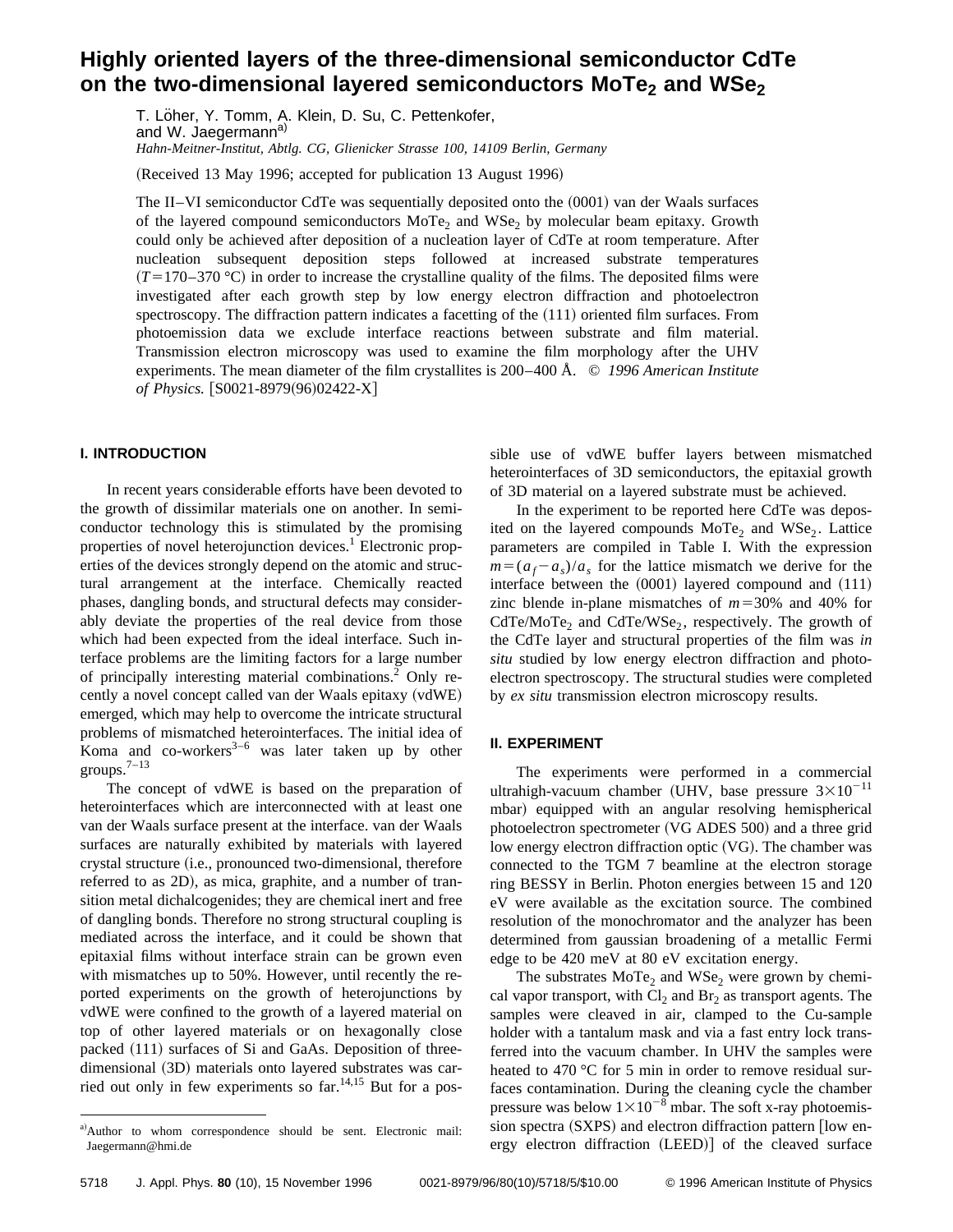TABLE I. Compilation of structural data of the layered substrate materials  $MoTe<sub>2</sub>$  and  $WSe<sub>2</sub>$  and the film material CdTe.

|                           | MoTe <sub>2</sub>                      | WSe <sub>2</sub>                       | CdTe          |
|---------------------------|----------------------------------------|----------------------------------------|---------------|
| Structure<br>a[A]<br>cl A | $P6_2/mmc$<br>3.522<br>$2\times 6.984$ | $P6_2/mmc$<br>3.286<br>$2\times 6.488$ | F43m<br>6.482 |

agree to those obtained from cleaved surfaces of such crystals. CdTe was sublimated from a home made evaporation cell, which was charged with ultraclean CdTe powder. The nominal CdTe fluxes were monitored with a water cooled quartz microbalance.

After finishing the UHV experiments the films were examined *ex situ* with a high resolution transmission electron microscope (TEM, Phillips CM 12, acceleration voltage 120 kV). Pictures were digitally recorded with a VME200A Slow Scan charge coupled device camera  $(1024\times1024$  pixels).

#### **III. RESULTS**

#### **A. Film growth**

Prior to deposition the substrates were investigated by SXPS. They showed the well known valence band and core level emission features from clean and high quality surfaces of  $WSe<sub>2</sub>$  and  $MoTe<sub>2</sub>$ . The substrate LEED pattern is a hexagonally ordered array of sharp spots.

First deposition steps were attempted under growth conditions known to yield high quality epitaxial films of  $CdTe<sup>16</sup>$ i.e., substrate temperatures between 200 and 300 °C at deposition rates of about 10 Å/min. Even after extended exposure of CdTe, i.e., nominal deposit above several hundred Å, we could not detect the characteristic CdTe photoemission lines on the  $(0001)$  surfaces of the layered compounds. Evidently the sticking coefficient of the 3D material on the van der Waals plane is close to zero due to the weak substrate/ adsorbate interaction. This finding is in qualitative agreement with other adsorbates as certain metals and molecular adsorbates.<sup>17</sup>

#### **1. Low temperature deposition step of CdTe on the layered substrates**

Adsorption of Cd and Te could only be achieved on substrates held at room temperature, with a particle flux still of 10 Å/min. The characteristic emission lines were then monitored by SXPS; see Figs. 1 and 2. An estimate of the sticking coefficient from the relative film and substrate core level intensities and the known particle flux gives a value of  $\approx 0.1-0.3$ .

In all further experiments, therefore, a deposition step of a few Å of CdTe was carried out on substrates held at room temperature. The total amount of the offered film material was adjusted such that substrate core level emissions were only slightly reduced, i.e., the deposited film was not closed. On the other hand, enough film material had to be deposited in order to allow for subsequent film growth at higher temperatures. If too low an amount had been deposited in this step the film growth proceeded extremely slowly by subsequent deposition at increased substrate temperatures; see be-



FIG. 1. CdTe/WSe<sub>2</sub> photoemission core level spectra of Se 3d substrate and Cd 4*d* film taken at an excitation energy of 80 eV. Spectra are normalized with respect to the incoming photon flux. The thickness tags at the spectra refer to the flux the surface had been exposed to. No evidence for chemical interface reactions are observed.

low. Complete film growth at room temperature was not undertaken because the crystalline quality of such a film is expected to be poor.

#### **2. Subsequent deposition at elevated substrate temperatures**

In order to obtain CdTe films with good structural quality the subsequent growth was continued at substrate temperatures between 170 and 350 °C. Upon heating the CdTe covered surfaces to temperatures above 250 °C the core level photoemission intensities of the film material was reduced,



FIG. 2. CdTe/MoTe<sub>2</sub> photoemission core level spectra of substrate and film at an excitation energy of 80 eV. Spectra are normalized with respect to the incoming photon flux. The sharp Te  $4d$  emission line from the MoTe<sub>2</sub> substrate becomes gradually exchanged by the slightly broader Te 4*d* line from the CdTe film. Deconvolution of the spectra, as well as the spectral shape of the Cd 4*d* line, gives no evidence for chemical interface reactions.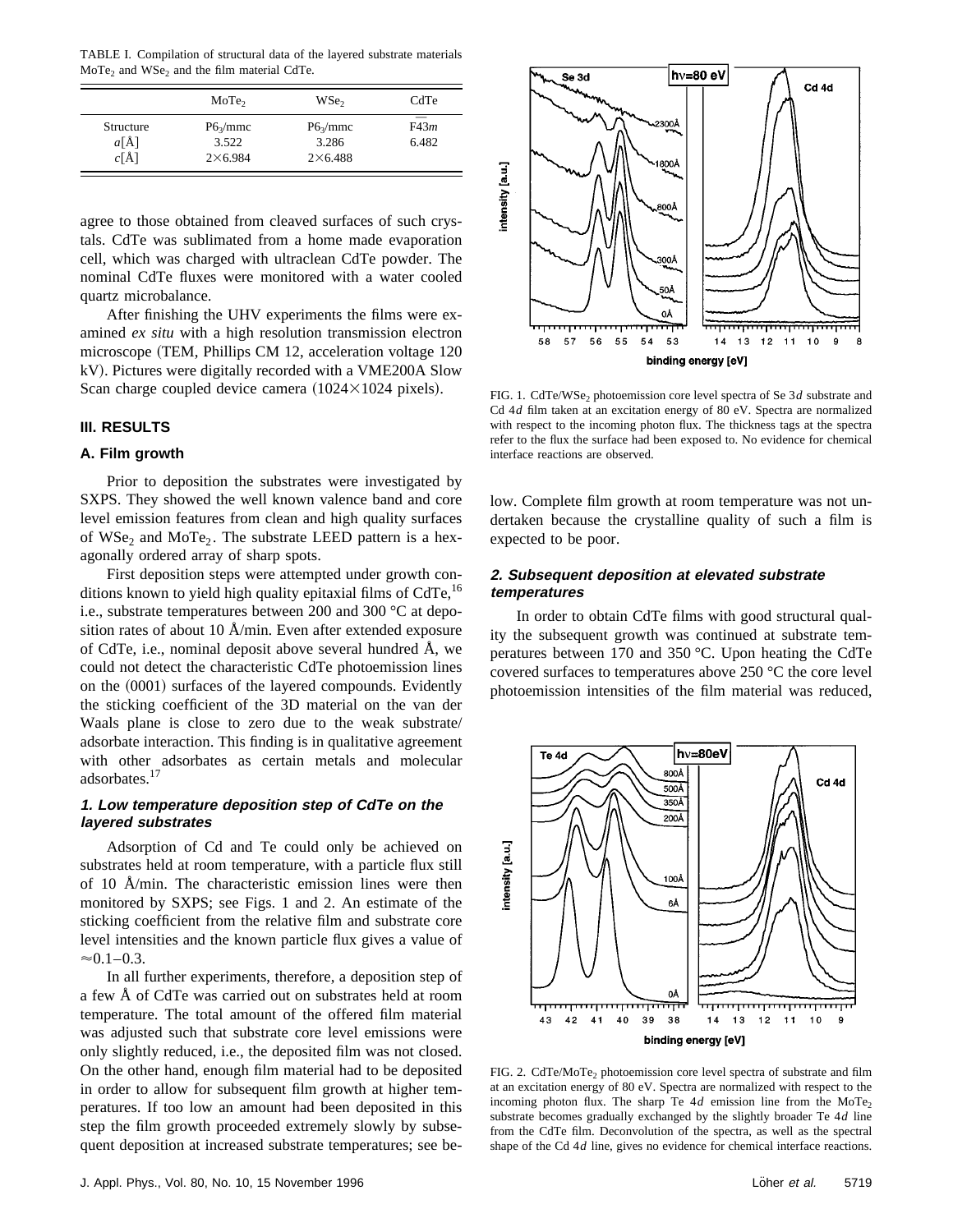



FIG. 3. LEED pattern obtained from the system  $CdTe/WSe<sub>2</sub>$  at (a) low nominal surface coverage  $(\approx 600 \text{ Å})$  and (b) from the closed CdTe film  $(\approx 2000 \text{ Å})$ .

indicating either a desorption or clustering of the surface adlayer. In these cases the amount of film material to be deposited until the substrate core level emission lines were completely attenuated, i.e., until the film is completely closed, had to be increased drastically (up to several thousand  $\AA$ ). To obtain films at a reasonable growth rate we carried out most of our experiments at substrate temperatures of about 170 °C.

#### **B. Film surface structure**

We shall only give a schematic description of the film surface structure since the electron diffraction patterns obtained are rather poor. Two LEED patterns of CdTe on  $WSe<sub>2</sub>$ are depicted in Fig. 3. In Fig.  $3(a)$  the sharp outermost spots are from the substrate due to partly uncovered substrate areas. Faint extra spots caused by the CdTe overlayer are observable. The overlayer pattern reproduces the hexagonal array of the substrate pattern indicating thereby a  $(111)$ orientation of the film surface. At this stage of the film formation most of the substrate is still not covered by the CdTe. Upon further film growth the substrate pattern gets attenuated and finally vanishes completely. The residual diffraction pattern exclusively stems from the CdTe film.

The surface mesh of the overlayer main diffraction spots exhibits a ratio of  $\approx 38\%$  to the substrate mesh. This value is in good correspondence to the expected ratio of 40% given by the *a* axis of the substrate and  $\langle 011 \rangle$  axis of the CdTe

FIG. 4. TEM micrograph obtained from a CdTe film drawn from a  $WSe<sub>2</sub>$ surface. (a) A multitude of straight edged crystallites is observed. The mean diameter of the crystallites is around 200 Å. (b) Single atomic rows are resolved, reproducing the hexagonal order of the (111) surface.

overlayer. In addition, weak half-order spots of the CdTe film can be identified. The resulting  $(2\times2)$  superstructure is well known for the polar  $(111)$  surfaces of zinc blende type semiconductors.<sup>18</sup> It is formed to reduce the dipolar charging of the polar surfaces. We are not able to conclude from the LEED data the orientation of the overlayer film. A detailed analysis of the band lineup and the sample work function, which will be published elsewhere, $19$  suggests that the CdTe film grows with the Cd layer oriented to the substrate and the Te layer towards the vacuum. The diffraction spots are rather streaky. By changing the electron energy the streaks shift between the cornerpoints of the hexagonally ordered pattern thus indicating a facetting of the film surface.

On MoTe<sub>2</sub> substrates the films behave in a qualitatively similar manner. However, the obtained LEED diffraction spots of the CdTe are clearly observable but less defined on an increased diffuse background.

#### **C. Film morphology by TEM**

After the UHV experiments the films were torn off from the layered substrates and deposited without further treatment on a C-grid sample holder of the TEM. This preparation allows only for an observation of the films perpendicular to the film plane. Morphology and crystallite sizes of the films were investigated. In Fig.  $4(a)$  TEM micrograph is depicted as obtained from a CdTe film grown on  $WSe<sub>2</sub>$ . The CdTe film consists of a polycrystalline layer. The average shape of the crystallites is close to a honey comb with a mean diameter of 200 Å. In most cases the grain boundaries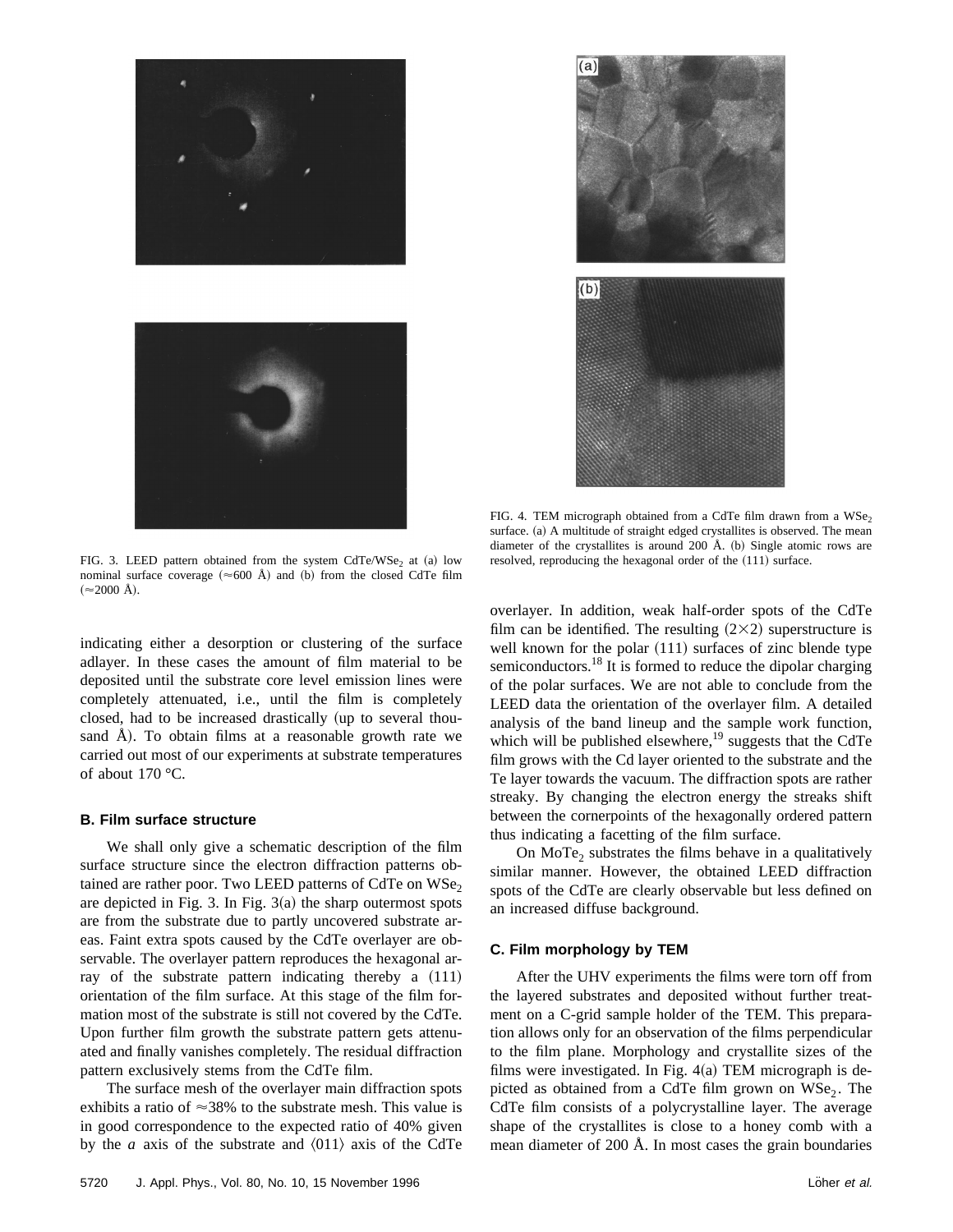are line segments enclosing 120° angles. In a higher resolution micrograph Fig.  $4(b)$  single atomic rows are observed. The hexagonal order of the atomic rows as well as the diffraction pattern refer to the  $\langle 111 \rangle$  orientation of the films.

#### **IV. DISCUSSION**

The adsorption behavior of CdTe on the layered surfaces corresponds to that of CdS on the same materials investigated earlier.20 Deposition of the II–VI material on the layered substrates is not possible at temperatures known to yield epilayers of these materials in conventional epitaxy, i.e., epitaxy on 3D substrate crystals. Our observations indicate that a deposition on layered substrates is hindered by the fail of nucleation on the van der Waals surfaces with deposition conditions known from conventional epitaxy.

As van der Waals surfaces do not exhibit dangling bonds at their surfaces, only weak bonding interaction of the incoming film material is expected. Therefore most of the film material is assumed to desorb from the surface before assembling to the critical growth nuclei of sufficient size.<sup>21</sup> Furthermore van der Waals surfaces do not exhibit a high concentration of steps, thereby contrasting also the surfaces of three-dimensional materials used in conventional epitaxy. Their substrate surfaces always exhibit steps and kinks which are predominant adsorption centers for incoming deposit material. Once a step is decorated with incoming particles there is a new step and so on. This case is therefore referred to as "step flow."<sup>22</sup> This condition can obviously not hold for the growth on single crystal van der Waals surfaces since they are atomically flat over mesoscopic regions.

The nucleation problem might be overcome by drastically increasing the deposition rates in order to increase the supersaturation on the surface. However, film thickness control would be lost by this procedure and interface formation could not be monitored by surface sensitive techniques. We therefore refrained from this procedure. Alternatively, the substrate temperature was lowered in order to allow the nucleation of the incident particles and to deposit a layer of nucleation centers on the substrate surface. From these nucleation centers the film growth may proceed upon subsequent deposition. For the deposition of the CdS nucleation layer a temperature of  $-100$  °C was required; for CdTe it was sufficient to deposit at room temperature. However, at this temperature the actual deposit is still below the nominal deposition, i.e., the sticking coefficient is still estimated to be well below unity  $(0.1–0.3)$ . Also, the intensity observed from the substrate emissions indicates that the overlayer consists of CdTe islands which leave most of the substrate surface uncovered.

Subsequent deposition was performed at elevated substrate temperatures. Growth conditions on already grown islands of CdTe should be close to those known from conventional epitaxy in order to obtain good structural quality. We cannot conclude so far whether the stable critical nuclei move in a sufficient way on the surface to allow for optimized film crystallinity. We have tried to trade off between the extremely low sticking of incident particles on van der Waals surfaces and the (homoepitaxial) growth conditions for CdTe.



FIG. 5. Summary of the growth of CdTe film on layered substrates  $MoTe<sub>2</sub>$ and  $WSe<sub>2</sub>$  following the growth protocol described in the text: (a) nucleation layer formed at room temperature; (b) formation of three-dimensional islands during heating to subsequent growth temperature  $(170 °C)$ ; (c) initial growth at  $T=170$  °C; (d) continued growth at  $T=170$  °C.

Part of the deposit from the first step was desorbed upon heating the nucleation layer above 150 °C. With further increasing temperature the nucleation centers are considered to assemble to larger 3D clusters uncovering more of the substrate surface and reducing nucleus density. However, to get reasonable growth rates the density of nucleation centers should be kept high enough.

The film morphology is obviously a consequence of the above discussed growth behavior. Growth proceeds from the initially deposited nucleation centers which are randomly distributed over the substrate surface. From their rather even distribution and number we conclude that nucleation does not occur at steps and/or cleavage defects but on twodimensional terraces as also observed in conventional van der Waals epitaxy (2D on 2D).  $8,23,24$  Complete coverage of the substrate is reached when the crystallites meet each other. Since the sticking coefficient of the incident particles can readily be assumed to be much higher on the CdTe islands than on the van der Waals surfaces the film will grow in a simultaneous multilayer mode.<sup>25</sup> A sketch of the complete growth procedure is depicted in Fig. 5. The formation of facets on the CdTe surfaces may be recognized as a consequence of this growth mode resulting in pyramidal threedimensional crystallites. A high texturization in  $\langle 111 \rangle$  direction is also observed for CdTe deposition on glass substrates.<sup>26</sup> The additional preferential azimuthal orientation, observed in our experiments on van der Waals planes, must be related to a directional interaction with the underlying substrate. In 2D/2D van der Waals epitaxy a corrugation of ultrathin overlayer films has been proven by scanning tunneling microscopy $8,23$  and by LEED<sup>24</sup> experiments. This corrugation would lead to "locked" (in registry) and "unlocked" (out of registry) areas across the heterointerface. Whether a similar mechanism is valid also for 3D/2D interfaces has to be checked by further experiments on the initial nucleation steps and resulting overlayer morphologies. We expect that with such experiments the crystallinity and the morphology of the film can further be optimized by changing the deposition parameters and geometry.